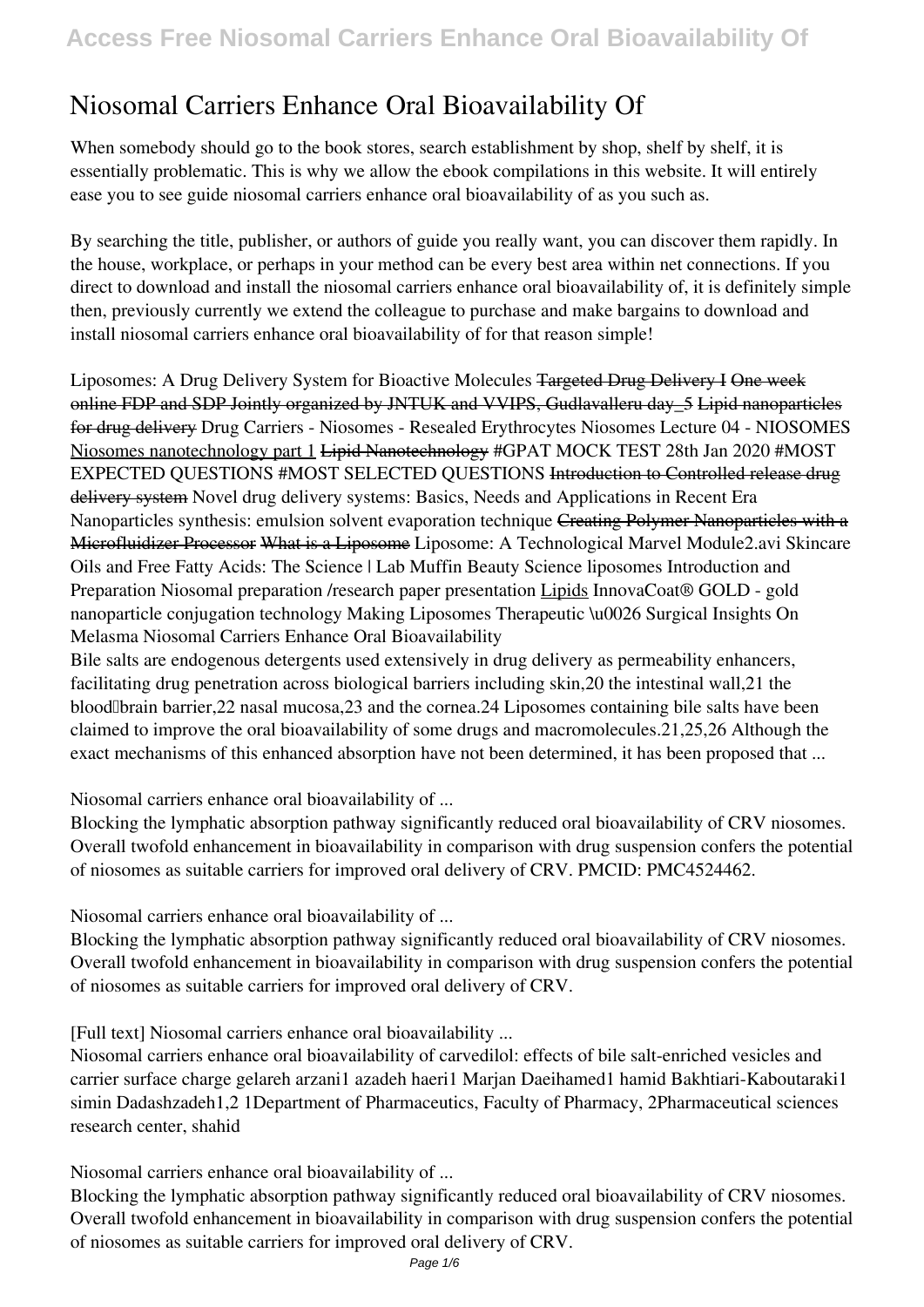Niosomal carriers enhance oral bioavailability of ...

Niosomal carriers enhance oral bioavailability of carvedilol 30% of either SC or STC) bile salts to the optimal plain niosomes while keeping the molar ratio of Span 60 and

(PDF) Niosomal carriers enhance oral bioavailability of ... Niosomal Carriers Enhance Oral Bioavailability Of Author: dc-75c7d428c907.tecadmin.net-2020-10-20T00:00:00+00:01 Subject: Niosomal Carriers Enhance Oral Bioavailability Of Keywords: niosomal, carriers, enhance, oral, bioavailability, of Created Date: 10/20/2020 11:33:04 PM

Niosomal Carriers Enhance Oral Bioavailability Of

the niosomal carriers enhance oral bioavailability of, it is definitely easy then, before currently we extend the associate to buy and create bargains to download and install niosomal carriers enhance oral bioavailability of hence simple!

[PDF] Niosomal Carriers Enhance Oral Bioavailability Of

Blocking the lymphatic absorption pathway significantly reduced oral bioavailability of CRV niosomes. Overall twofold enhancement in bioavailability in comparison with drug suspension confers the potential of niosomes as suitable carriers for improved oral delivery of CRV .

Niosomal carriers enhance oral bioavailability of ...

[EPUB] Niosomal Carriers Enhance Oral Bioavailability Of As recognized, adventure as with ease as experience approximately lesson, amusement, as with ease as pact can be gotten by just checking out a book niosomal carriers enhance oral bioavailability of afterward it is not directly done, you could assume even more concerning this life, in this area the world.

Niosomal Carriers Enhance Oral Bioavailability Of | www ...

Niosomal carriers enhance oral bioavailability of carvedilol ... Niosomal carriers enhance oral bioavailability of carvedilol: eff | IJN. Figure 1 Morphology of plain (F1) (A), bile salt-enriched (F5) (B), cationic (F7) (C), and anionic (F10) (D) carvedilol-loaded niosomes by AFM.

7 Niosomal carriers enhance oral bioavailability of ...

Niosomal carriers enhance oral bioavailability of carvedilol: effects of bile salt-enriched vesicles and carrier surface charge. International Journal of Nanomedicine, Jul 2015

Niosomal carriers enhance oral bioavailability of ...

leads to its oral bioavailability achieved within short span of time, but with short half-life (Doodipala et al., 2011). The antibiotic therapy of Levofloxacin can be markedly enhanced by maintaining the therapeutic level of the drug for extended time in the biological system. An oral niosomal suspension of

Sugar-based novel niosomal nanocarrier system for enhanced ...

The in vivo study revealed that the niosomal dispersion significantly improved the oral bioavailability of griseofulvin in albino rats after a single oral dose. The maximum concentration (C max) achieved in case of niosomal formulation was approximately double (2.98 μg/ml) as compared to free drug (1.54 μg/ml).

Enhanced Oral Bioavailability of Griseofulvin via Niosomes ...

(2016). Sugar-based novel niosomal nanocarrier system for enhanced oral bioavailability of levofloxacin. Drug Delivery: Vol. 23, No. 9, pp. 3653-3664.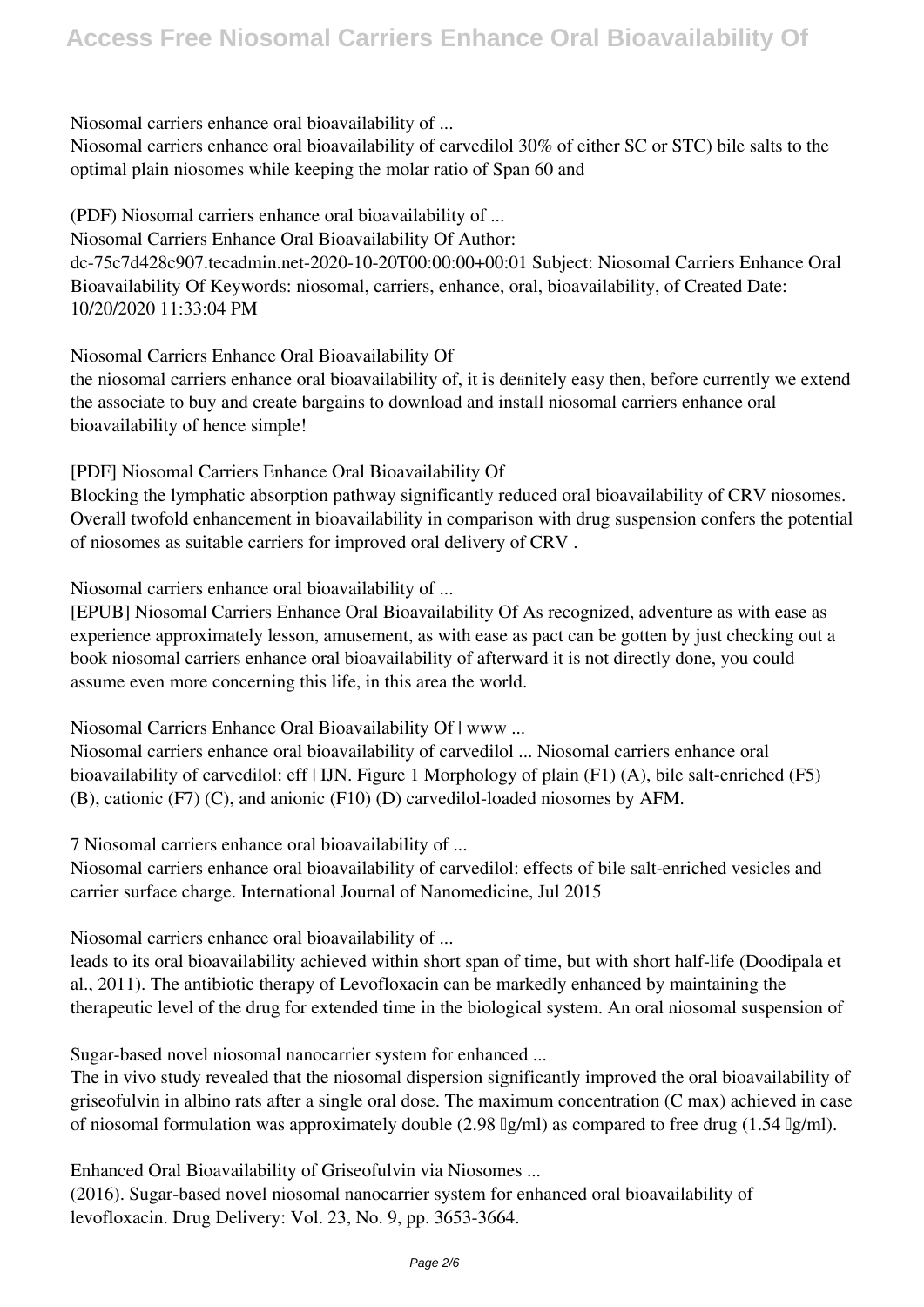## **Access Free Niosomal Carriers Enhance Oral Bioavailability Of**

#### Full article: Sugar-based novel niosomal nanocarrier ...

Abstract. Proniosomes (PN) are the dry water-soluble carrier systems that may enhance the oral bioavailability, stability, and topical permeability of therapeutic agents. The low solubility and low oral bioavailability due to extensive first pass metabolism make Pentazocine as an ideal candidate for oral and topical sustained release delivery.

Enhancement of Dissolution and Skin Permeability of ...

The in vivo study revealed that the niosomal dispersion significantly improved the oral bioavailability of griseofulvin in albino rats after a single oral dose. The maximum concentration (C max)...

(PDF) Enhanced Oral Bioavailability of Griseofulvin via ...

Sugar-based novel niosomal nanocarrier system for enhanced oral bioavailability of levofloxacin. Published on Nov 21, 2016 in Drug Delivery 3.829 · DOI : 10.1080/10717544.2016.1214991 Copy DOI ...

Sugar-based novel niosomal nanocarrier system for enhanced ...

niosomal-carriers-enhance-oral-bioavailability-of 1/1 Downloaded from www.kvetinyuelisky.cz on November 4, 2020 by guest Kindle File Format Niosomal Carriers Enhance Oral Bioavailability Of Eventually, you will completely discover a additional experience and feat by spending more cash. nevertheless when? attain you put up with that you require to

This contribution book collects reviews and original articles from eminent experts working in the interdisciplinary arena of novel drug delivery systems and their uses. From their direct and recent experience, the readers can achieve a wide vision on the new and ongoing potentialities of different drug delivery systems. Since the advent of analytical techniques and capabilities to measure particle sizes in nanometer ranges, there has been tremendous interest in the use of nanoparticles for more efficient methods of drug delivery. On the other hand, this reference discusses advances in the design, optimization, and adaptation of gene delivery systems for the treatment of cancer, cardiovascular, pulmonary, genetic, and infectious diseases, and considers assessment and review procedures involved in the development of gene-based pharmaceuticals.

This volume focuses on novel therapeutics and strategies for the development of pharmaceutical products, keeping the drug molecule as the central component. It discusses current theoretical and practical aspects of pharmaceuticals for the discovery and development of novel therapeutics for health problems. Explaining the necessary features essential for pharmacological activity, it takes an interdisciplinary approach by including a unique combination of pharmacy, chemistry, and medicine along with clinical aspects. It takes into consideration the therapeutic regulations of the USP along with all the latest therapeutic guidelines put forward by WHO, and the US Food and Drug Administration.

Fundamentals of Nanoparticles: Classifications, Synthesis Methods, Properties and Characterization explores the nanoparticles and architecture of nanostructured materials being used today in a comprehensive, detailed manner. This book focuses primarily on the characterization, properties and synthesis of nanoscale materials, and is divided into three major parts. This is a valuable reference for materials scientists, and chemical and mechanical engineers working in R&D and academia, who want to learn more about how nanoparticles and nanomaterials are characterized and engineered. Part one covers nanoparticles formation, self-assembly in the architecture nanostructures, types and classifications of nanoparticles, and signature physical and chemical properties, toxicity and regulations. Part two presents different ways to form nanometer particles, including bottom-up and top-down approaches, the classical and non-classical theories of nanoparticles formation and self-assembly,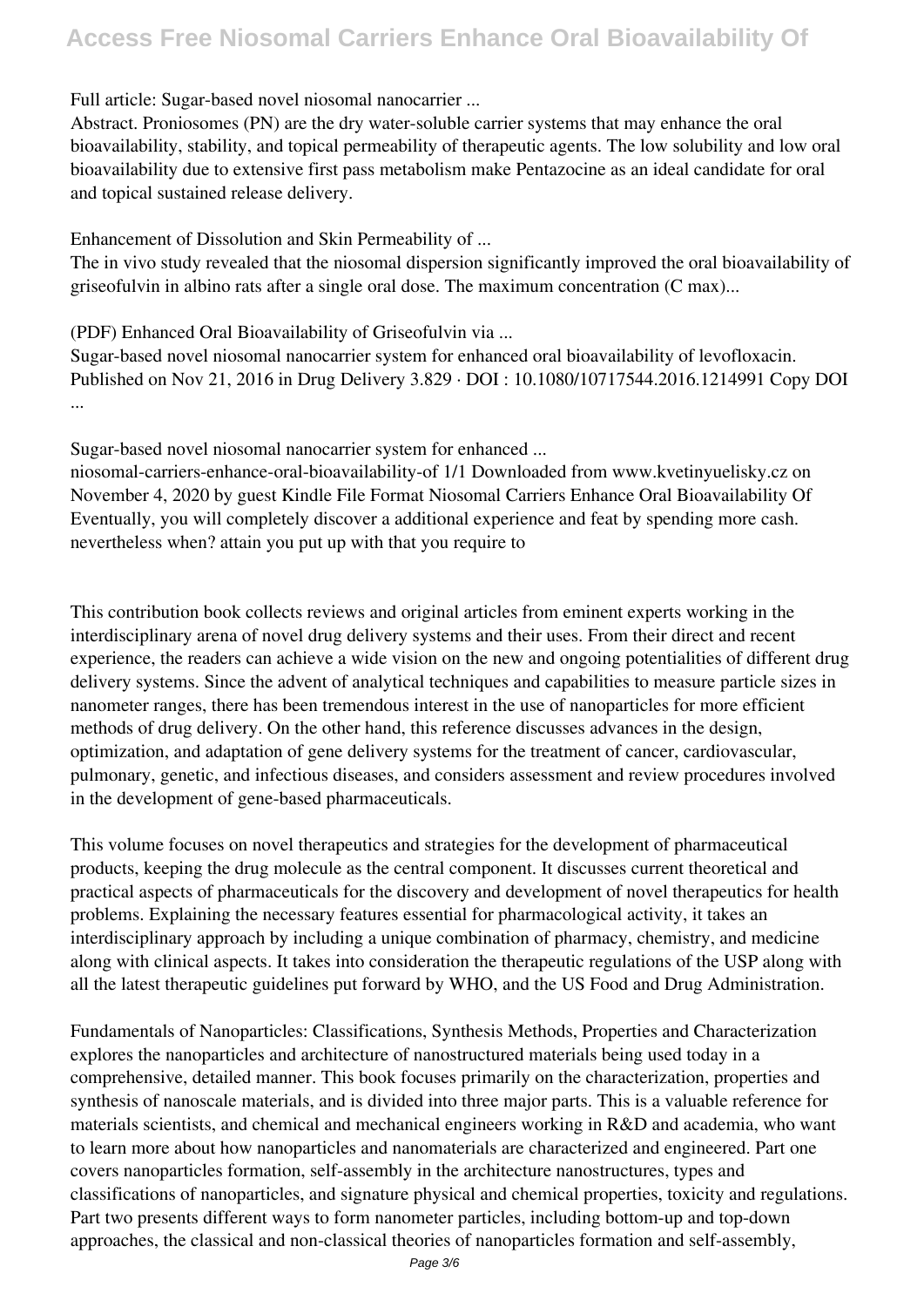## **Access Free Niosomal Carriers Enhance Oral Bioavailability Of**

surface functionalization and other surface treatments to allow practical use. Part three covers characterization of nanoparticles and nanostructured materials, including the determination of size and shape, in addition to atomic and electronic structures and other important properties. Includes new physical and chemical techniques for the synthesis of nanoparticles and architecture nanostructures Features an in-depth treatment of nanoparticles and nanostructures, including their characterization and chemical and physical properties Explores the unusual properties of materials that are developed by modifying their shape and composition and by manipulating the arrangement of atoms and molecules Explains important techniques for the synthesis, fabrication and the characterization of complex nanoarchitectures

Lipid-Based Nanocarriers for Drug Delivery and Diagnosis explores the present state of widely used lipid-based nanoparticulate delivery systems, such as solid lipid nanoparticles (SLN), nanostructured lipid carriers (NLC), nanoliposomes, micelles, nanoemulsions, nanosuspensions and lipid nanotubes. The various types of lipids that can be exploited for drug delivery and their chemical composition and physicochemical characteristics are reviewed in detail, along with their characterization aspects and effects of their dimensions on drug delivery systems behavior in-vitro and in-vivo. The book covers the effective utilization of these lipids based systems for controlled and targeted delivery of potential drugs/genes for enhanced clinical efficacy. Provides the present state of widely used lipid-based nanoparticulate delivery systems Explores how lipid-based nanocarriers improve drug delivery safety Describes the nanoformulation design and the preparation methods of lipid-based nanocarriers

Design and Development of New Nanocarriers focuses on the design and development of new nanocarriers used in pharmaceutical applications that have emerged in recent years. In particular, the pharmaceutical uses of microfluidic techniques, supramolecular design of nanocapsules, smart hydrogels, polymeric micelles, exosomes and metal nanoparticles are discussed in detail. Written by a diverse group of international researchers, this book is a valuable reference resource for those working in both biomaterials science and the pharmaceutical industry. Shows how nanomanufacturing techniques can help to create more effective, cheaper pharmaceutical products Explores how nanofabrication techniques developed in the lab have been translated to commercial applications in recent years Explains safety and regulatory aspects of the use of nanomanufacturing processes in the pharmaceutical industry

The delivery of optimal pharmaceutical services to patients is a pivotal concern in the healthcare field. By examining current trends and techniques in the industry, processes can be maintained and improved. Pharmaceutical Sciences: Breakthroughs in Research and Practice provides comprehensive coverage of the latest innovations and advancements for pharmaceutical applications. Focusing on emerging drug development techniques and drug delivery for improved health outcomes, this book is ideally designed for medical professionals, pharmacists, researchers, academics, and upper-level students within the growing pharmaceutical industry.

Providing optimal care to patients is a primary concern in the healthcare field. By utilizing the latest resources and research in biomedical applications, the needs and expectations of patients can be successfully exceeded. Novel Approaches for Drug Delivery is an authoritative reference source for the latest scholarly research on emerging developments within the pharmaceutical industry, examining the current state and future directions of drug delivery systems. Highlighting therapeutic applications, predictive toxicology, and risk assessment perspectives, this book is ideally designed for medical practitioners, pharmacists, graduate-level students, scientists, and researchers.

Nanopharmaceuticals reviews advances in the drug delivery field via nanovehicles or nanocarriers that offer benefits like targeted therapy and serves as a single dose magic bullet for multiple drug delivery with improved drug efficiency at a lower dose, transportation of the drug across physiological barriers as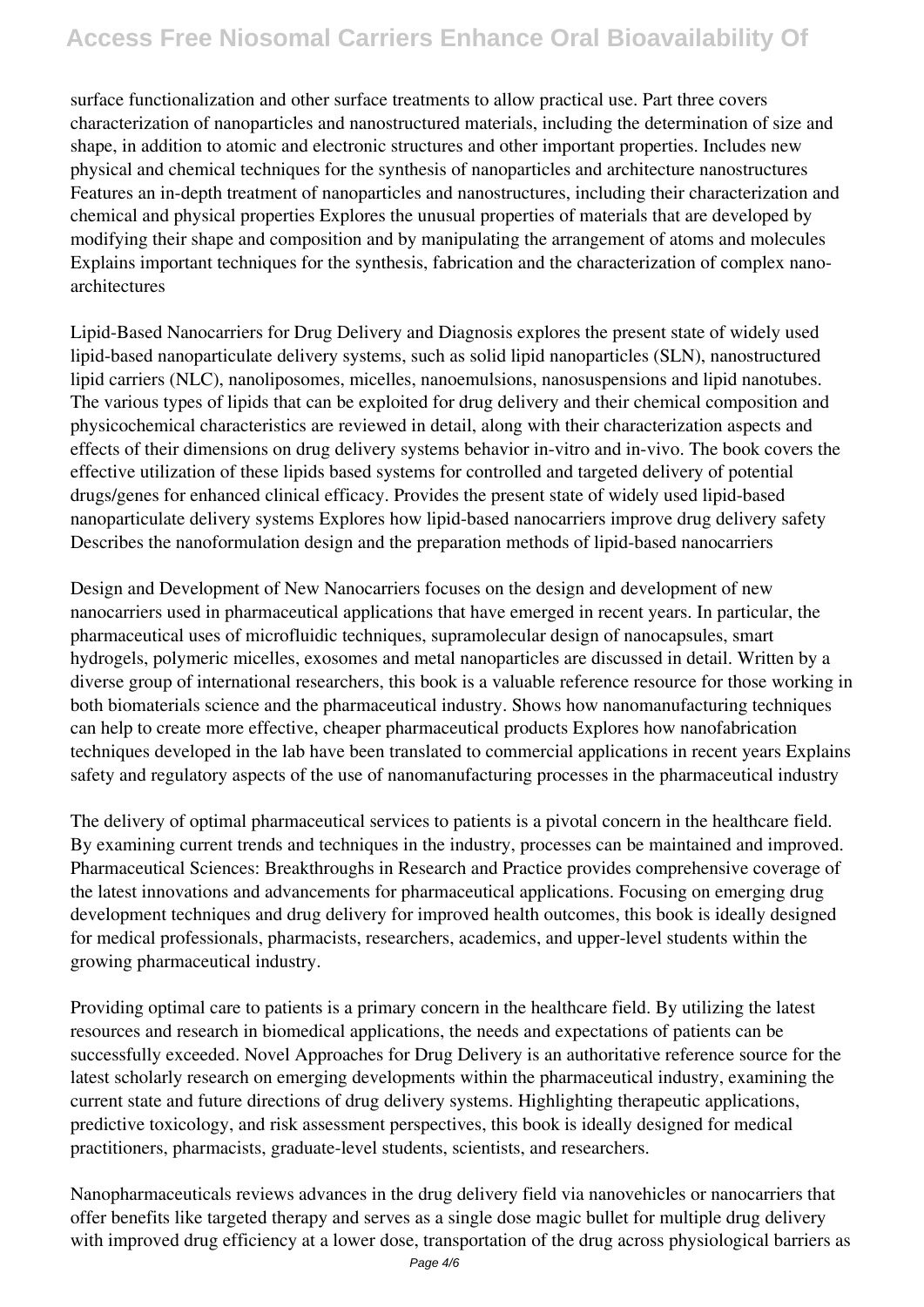### **Access Free Niosomal Carriers Enhance Oral Bioavailability Of**

well as reduced drug-related toxicity. The chapters are written by a diverse group of international researchers from industry and academia. The series Expectations and Realities of Multifunctional Drug Delivery Systems examines the fabrication, optimization, biological aspects, regulatory and clinical success of wide range of drug delivery carriers. This series reviews multifunctionality and applications of drug delivery systems, industrial trends, regulatory challenges and in vivo success stories. Throughout the volumes discussions on diverse aspects of drug delivery carriers, such as clinical, engineering, and regulatory, facilitate insight sharing across expertise area and form a link for collaborations between industry-academic scientists and clinical researchers. Expectations and Realities of Multifunctional Drug Delivery Systems connects formulation scientists, regulatory experts, engineers, clinical experts and regulatory stake holders. The wide scope of the book ensures it as a valuable reference resource for researchers in both academia and the pharmaceutical industry who want to learn more about drug delivery systems. Other volumes in the Expectations and Realities of Multifunctional Drug Delivery Systems book series: Delivery of Drugs, Volume 2, 9780128177761 Drug Delivery Trends, Volume 3, 9780128178706 Drug Delivery Aspects, Volume 4, 9780128212226 Encompasses functional aspects of nanocarriers Discusses Intellectual Property landscapes of micro-nano drug carriers Contains in-depth investigation of specific aspects of drug delivery systems

Nanostructures for Drug Delivery extensively covers the various nanostructured products that have been tested as carriers in target drug delivery systems. In addition, the book analyses the advantages of, and issues related to, using nanostructured materials in drug delivery systems, also detailing various nanocarrier preparation techniques. As delivering the drug to the target site is a major problem in providing effective treatment for many diseases, this book covers the latest advancements in numerous nanotechnological products that are being used in disease detection, controlled drug delivery, as biosensors, and in tissue engineering that have been developed for more efficient patient healthcare. Due to the versatility of nanostructured materials, it is now possible to deliver a drug at its target site in a more accurate and efficient way. This volume is an up-to-date, state-of-the-art work that highlights the principal mechanistic aspects related to the delivery of active nanoscale therapeutic agents (natural or synthetic) and their release profile in different environmental media. It highlights nanoscale encapsulation strategies and discusses both organic and inorganic nanomaterials as carriers and delivery platforms. Demonstrates how nanostructures are successfully employed in drug delivery stems and as drug delivery agents, allowing biomaterials scientists and biochemists to create more effective drug delivery systems Offers an overview of recent research into the use of nanostructures in drug delivery techniques in a cogent, synthesized way, allowing readers to quickly familiarize themselves with this area Includes examples of how the application of nanostructures have improved the efficiency of drug delivery systems, showing medical scientists how they are beneficial

Organ-specific drug delivery is aimed at achieving increased concentration of therapeutic molecules at target sites with minimum side effects on other healthy tissues. Similarly, drug-specific delivery to some vital organs, such as the brain, lungs, heart and kidneys remains a challenging task for the formulation scientists. Oral delivery of most of the commercially available life-saving drugs has also been impeded by various physio-chemical and biological barriers. These advancements in nanotechnology have led to the development of various pharmaceutical nanocarriers. Nanocarriers for Organ-Specific and Localized Drug Delivery summarizes targeted drug delivery systems and approaches to the major organs of the body. The book shows how drugs can be specifically targeted to the pathological area within an organ in a viable way. Employing pharmaceutical nanocarriers for drug delivery targeted to specific organs of the body requires a comprehensive knowledge of the disease sitells pathophysiology as well as physical, chemical and pharmaceutical techniques for modification or functionalization of the nanocarriers. Combining theoretical principles and practical applications of various nanocarriers for organ-specific drug delivery, this is an important reference source for all those seeking to increase their understanding of how pharmaceutical nanocarriers are being used to create more efficient drug delivery systems.